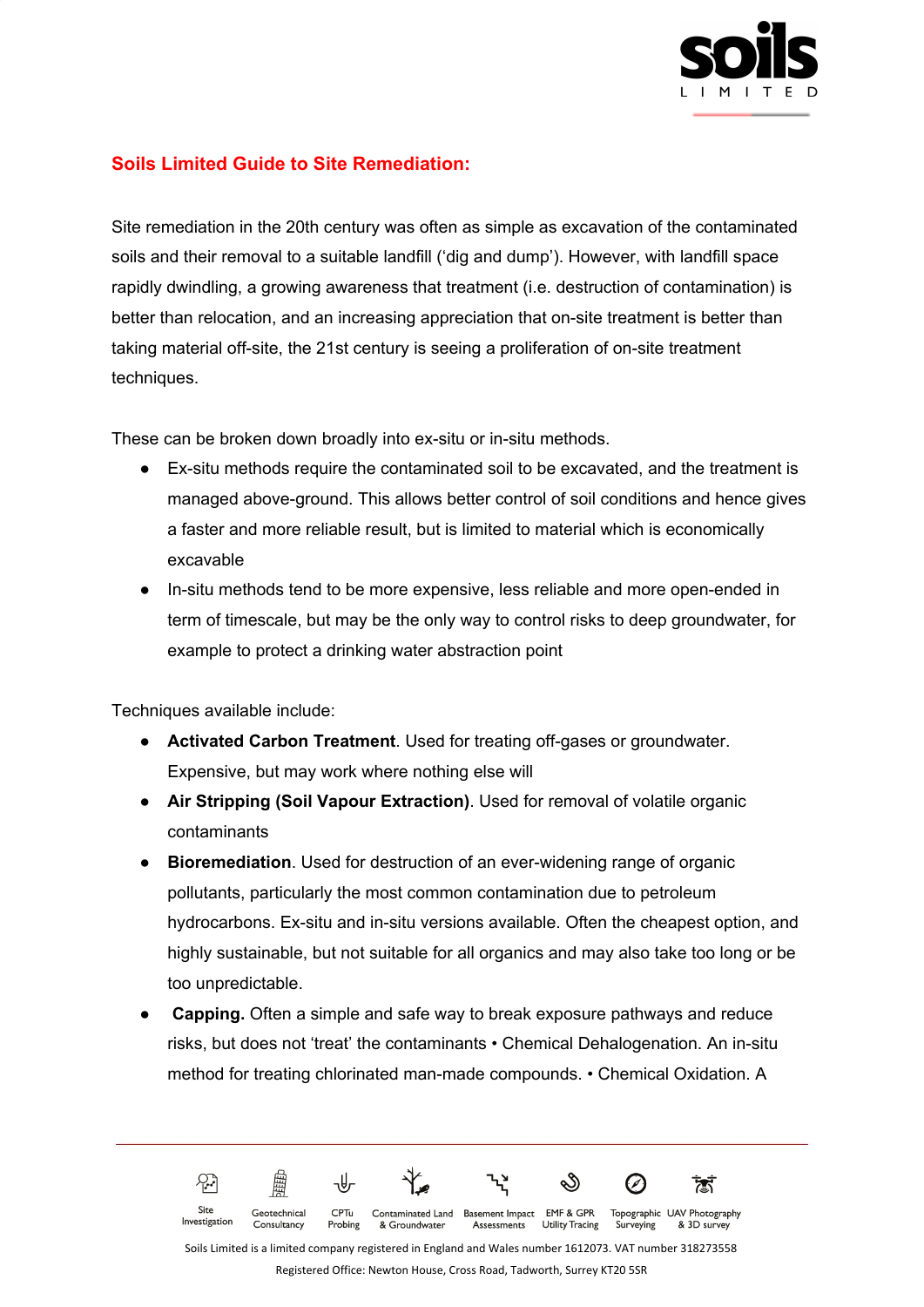

method for destruction of organics that may not be susceptible to other techniques. Expensive but may be applied in- or ex-situ.

- **Excavation**. This still has a role, for example when contaminants are not amenable to other forms of treatment.
- **Fracturing.** Used to increase the flowpaths in, for example, deep chalk, to complement in-situ treatment.
- **In Situ Flushing**. This uses surfactants or solvents to wash contaminants out of the soil.
- **In Situ Thermal Treatment Methods.** Heating the soil can be used to vapourise organic contaminants, allowing them to be safely drawn off.
- **Incineration**. An ex-situ method which tends to be expensive but reliable, and may be economical where the contaminant has a high calorific value (e.g. tar) or may be useful where incineration is the only method of destruction.
- **Monitored Natural Attenuation.** This increasingly popular in-situ approach relies on the fact that many contaminants naturally degrade safely, and if this can be proven to be occurring and demonstrably is dealing with potential risks, may allow more expensive interventions to be avoided.
- **Permeable Reactive Barriers.** An in-situ method which relies on interception and filtering or destruction of a moving plume of contamination in groundwater. Now with several variants suitable for many different pollutants.
- Phytoremediation. Many plants can immobilise or destroy contaminants, so for some sites it may be appropriate to alternately plant and harvest as a means to reduce contamination.
- **Pump and Treat**. This combined in/ex-situ technique relies on intercepting the plume and pumping the contaminated groundwater to the surface, where the contamination can be removed or destroyed by a variety of methods.
- **Soil Vapor Extraction and Air Sparging**. An in-situ method using vacuum extraction and/or pumped air (above and/or below groundwater level) to drive off and capture or destroy volatile contaminants.
- **Soil Washing**. The ex-situ equivalent of soil flushing, where excavated soils are washed with solvents or surfactants to remove contamination. • Solidification/Stabilization. A complement to capping, this method may be applied in-